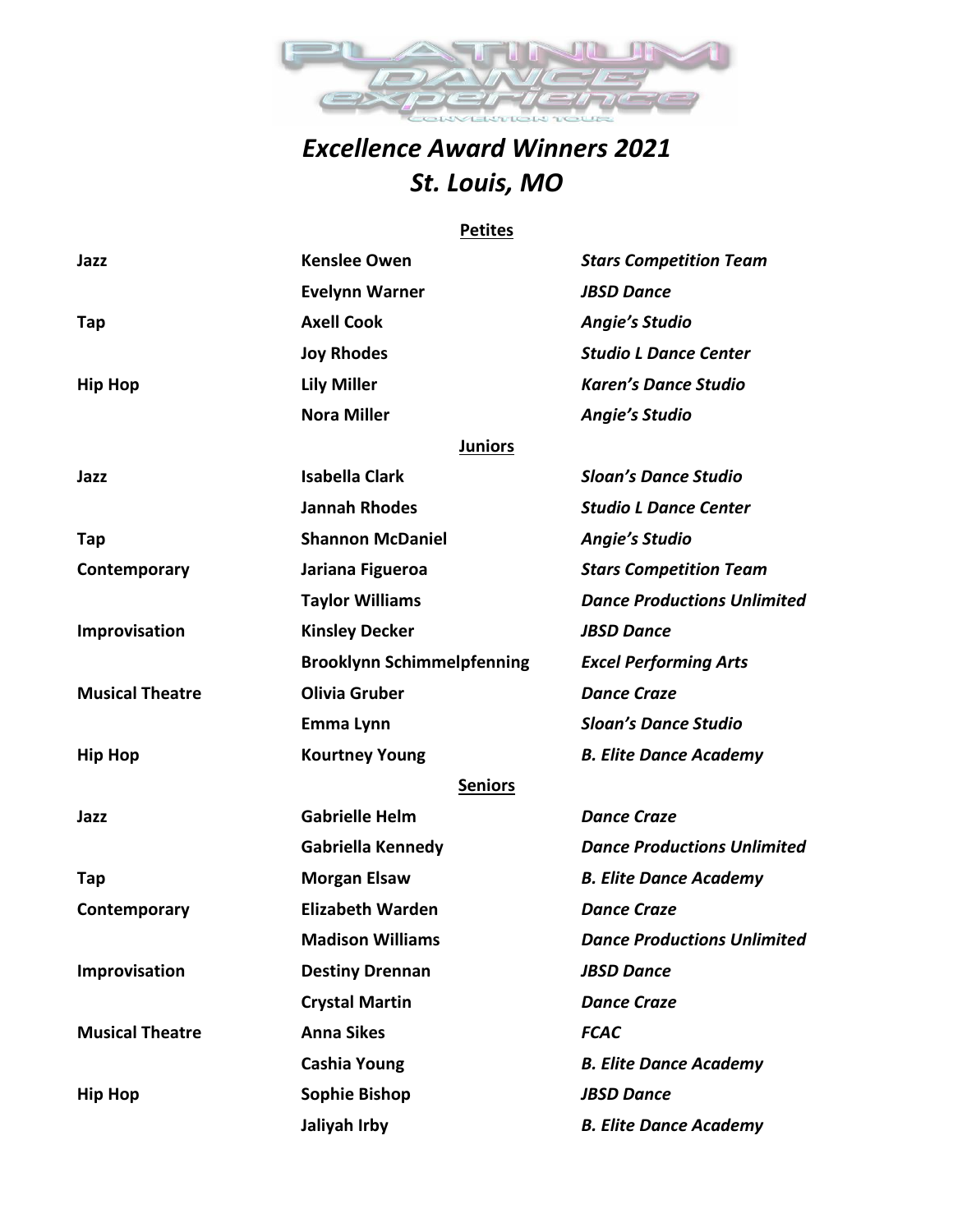

# *Scholarship Award Winners 2021 St. Louis, MO*

### **Petites**

| \$25 Gift Certificate         | Evelynn Warner                | <b>JBSD Dance</b>             |
|-------------------------------|-------------------------------|-------------------------------|
| <b>Discovery Spotlight GC</b> | Libby Botterbush              | <b>JBSD Dance</b>             |
|                               | <b>Raegan Cook</b>            | <b>Angie's Studio</b>         |
|                               | <b>Adara Gonzalez Ramirez</b> | <b>Studio Vibe Dance Co.</b>  |
| <b>Improv Winner</b>          | <b>Mia Forbis</b>             | <b>Karen's Dance Studio</b>   |
|                               | <b>Joy Rhodes</b>             | <b>Studio L Dance Center</b>  |
| <b>Free Solo Certificate</b>  | <b>Lily Miller</b>            | <b>Karen's Dance Studio</b>   |
|                               | <b>Nora Miller</b>            | <b>Angie's Studio</b>         |
| <b>Free PDC Scholarship</b>   | <b>Brianna Tarvin</b>         | <b>Stars Competition Team</b> |

### **Juniors**

| \$25 Gift Certificate         | <b>Kaitlyn Rada</b>               | <b>Dance Craze</b>                 |
|-------------------------------|-----------------------------------|------------------------------------|
|                               | <b>Madison Rada</b>               | <b>Dance Craze</b>                 |
|                               | <b>Mallory Sommers</b>            | <b>Stars Competition Team</b>      |
| <b>Discovery Spotlight GC</b> | <b>Mayah Gardner</b>              | <b>B. Elite Dance Academy</b>      |
|                               | <b>Jannah Rhodes</b>              | <b>Studio L Dance Center</b>       |
|                               | <b>Maliah Strawbridge</b>         | <b>Stars Competition Team</b>      |
|                               | <b>Taylor Williams</b>            | <b>Dance Productions Unlimited</b> |
| <b>Improv Winner</b>          | <b>Olivia Gruber</b>              | <b>Dance Craze</b>                 |
|                               | <b>Korby Snyder</b>               | <b>JBSD Dance</b>                  |
| <b>Opening # PDC</b>          | <b>Emma Stout</b>                 | <b>Sloan's Dance Studio</b>        |
|                               | <b>Kourtney Young</b>             | <b>B. Elite Dance Academy</b>      |
| <b>Opening # Nationals</b>    | <b>Lexington Peters</b>           | <b>Sloan's Dance Studio</b>        |
|                               | <b>Taylor Williams</b>            | <b>Dance Productions Unlimited</b> |
| <b>Free Solo Certificate</b>  | <b>Mayah Gardner</b>              | <b>B. Elite Dance Academy</b>      |
| <b>Free PDC Scholarship</b>   | Jariana Figueroa                  | <b>Stars Competition Team</b>      |
|                               | <b>Jannah Rhodes</b>              | <b>Studio L Dance Center</b>       |
| <b>Junior Apprenticeship</b>  | <b>Isabella Clark</b>             | <b>Sloan's Dance Studio</b>        |
|                               | Emma Lynn                         | <b>Sloan's Dance Studio</b>        |
|                               | <b>Brooklynn Schimmelpfenning</b> | <b>Excel Performing Arts</b>       |